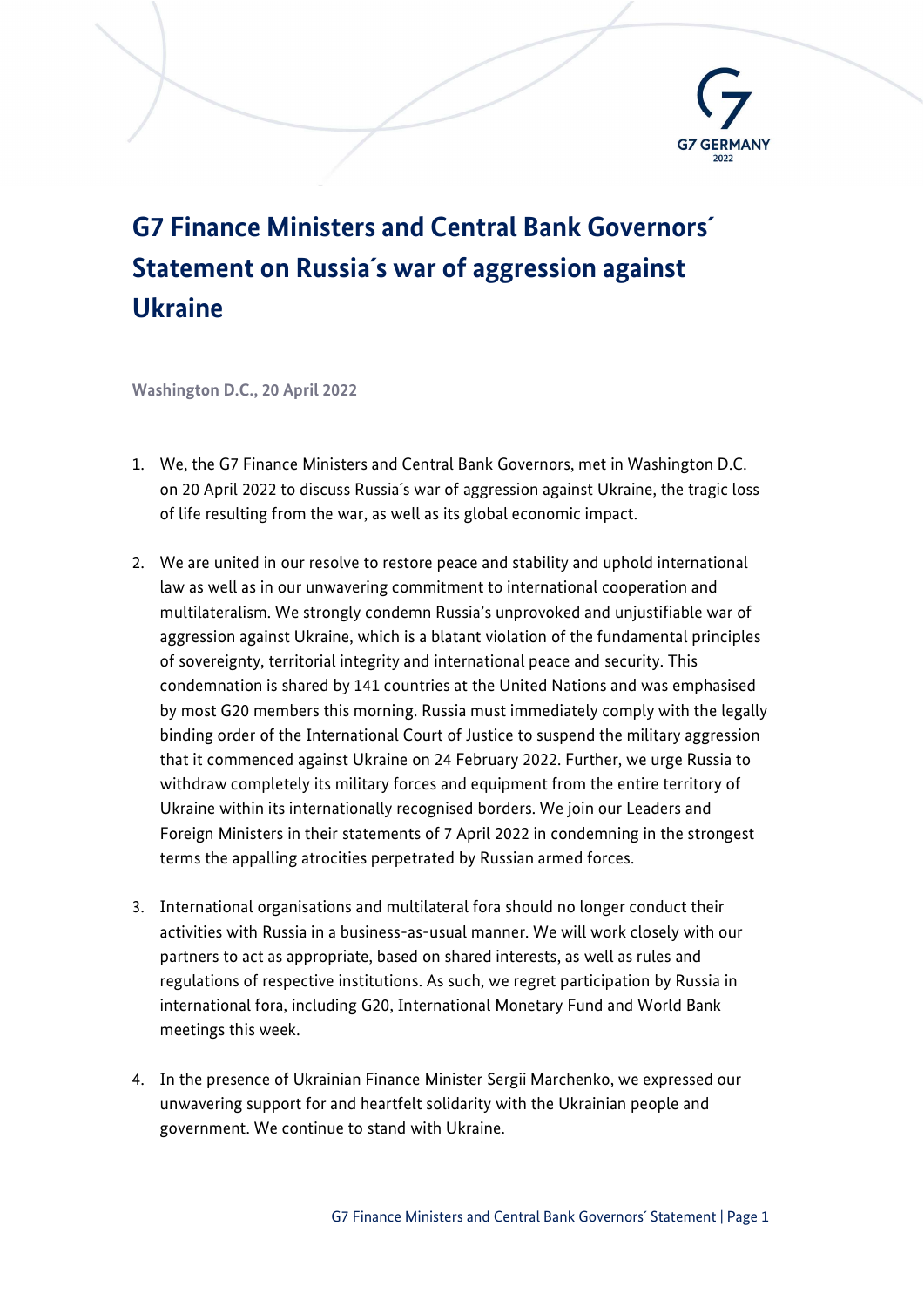

Building on the G7 Finance Ministers´ statement of 14 February 2022, together with the international community we have provided and pledged considerable additional support exceeding 24 billion US dollars for 2022 and beyond, both in financial and material terms. This comes on top of the economic support provided since 2014 until 2021, which exceeds 60 billion US dollars. Against the background of the ongoing brutal Russian aggression, the accompanying suffering of the Ukrainian population, and the continued destruction of the country itself, we are prepared to do more as needed. It is also essential that we continue to closely coordinate our support to Ukraine and its neighbouring countries. We commend the international financial institutions, including the International Monetary Fund and the World Bank, for the provision of critical, urgent financial assistance to Ukraine. We call on all countries and international organisations to join our efforts to ensure adequate support for Ukraine in meeting its immediate needs and rebuilding its future. In this regard, we welcome the establishment of the International Monetary Fund's Multi-Donor Administered Account for Ukraine and the European Union announcement to develop a Ukraine Solidarity Trust Fund. We support the World Bank Group´s support package to Ukraine and the European Bank for Reconstruction and Development´s Resilience Package.

- 5. We have acted in close coordination and alongside other partners to increase Russia´s costs of its war by isolating Russia from the global economy. As evidenced by the G7 Leaders Statement of 7 April 2022, we continue to take coordinated action, including with our partners across the world, responding to the ongoing escalation to further raise the cost of this war for Russia. We will sustain and increase our coordinated pressure for as long as necessary and continue to urge other countries to support our efforts.
- 6. We imposed significant sanctions on Russia in direct response to its invasion of Ukraine and will fully implement and enforce the economic and financial measures taken as a result. Our sanctions are already having the intended massive impact on the Russian economy, which is likely to contract significantly this year. The Russian stock market has lost over a quarter of its value and had to remain shut for almost a month; hundreds of international companies are withdrawing from Russia and investment is drying up; inflation in Russia has increased; and Russian imports are declining with a knock-on impact on Russia´s long-term growth prospects. The significant long-term hit to the Russian economy will become even clearer over time. We will continue to closely monitor the effects of sanctions. We will also continue to work closely together and with our partners to enforce our sanctions and prevent any attempts to evade, circumvent or backfill sanctions.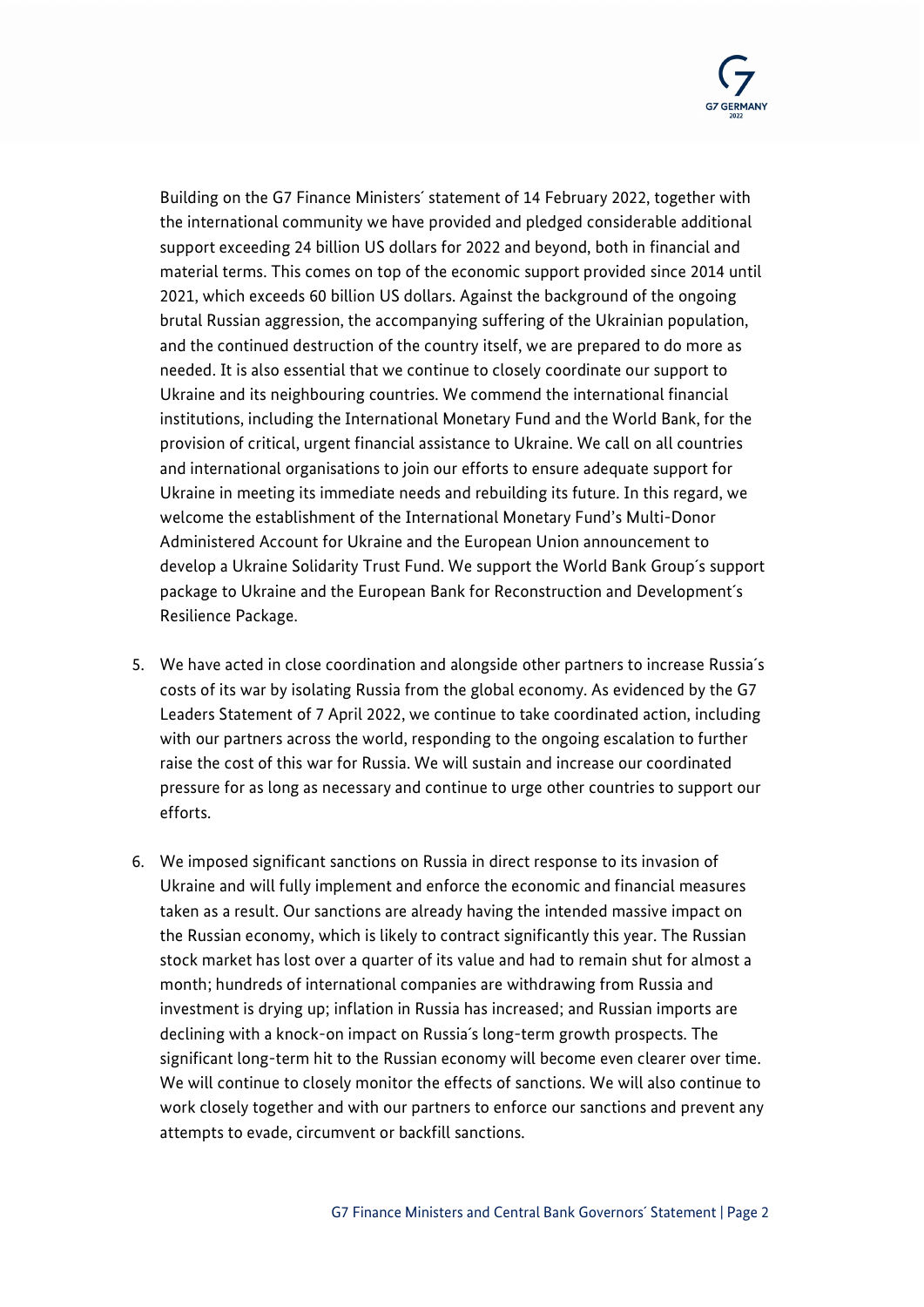

- 7. President Putin, his government and supporters, and the enabling Belarusian regime, bear full responsibility for the social and economic consequences of the war. We designed our sanctions in a targeted way to minimise harm for third countries and the global economy and we have excluded key agricultural products and humanitarian necessities from sanctions, ensuring the availability of food stuffs, medicines and medical devices as well as enabling telecommunication services to support the flow of information.
- 8. The multilateral Russian Elites, Proxies, and Oligarchs (REPO) Task Force has taken up its work to coordinate and support our action to find, restrain, freeze without delay and, where appropriate and possible, seize, confiscate or forfeit the assets and economic resources of those individuals and entities who have been sanctioned in connection with Russia's unjustified and unprovoked invasion of Ukraine.
- 9. All G7 economies have undertaken concrete steps to reduce imports of Russian energy supplies. We will continue to coordinate closely to enhance our energy security and to secure a stable and sustainable energy supply. This crisis reinforces our determination to meet the goals of the Paris Agreement and of the Glasgow Climate Pact, including by accelerating the reduction of our overall reliance on fossil fuels and our transition to clean energy.
- 10. We are strongly committed to not conducting government-to-government financial transactions with Russia, including voluntary trading in Special Drawing Rights, and call upon other countries to join us in further limiting Russia's ability to finance its unprovoked and unjustifiable war of choice against Ukraine. Russia must not obtain financing from the international financial institutions, including the International Monetary Fund and the World Bank. We welcome the decision by the European Bank for Reconstruction and Development to suspend the access by Russia and Belarus to its resources.
- 11. We, together with like-minded partners, remain committed to addressing the economic challenges caused by Russia´s war of aggression against Ukraine. Russia's ruthless actions are causing substantial increases in commodity and food prices and are disrupting the global economy more broadly at a time when we were already facing the challenges of an uneven recovery, elevated levels of inflation and reduced policy space. The war is directly undermining Ukraine´s economy and ability to export, in particular agricultural products, is disrupting key supply chains and transport links and is impeding Russia´s own exports. The longer Russia and those enabling Russia allow the aggression to continue, the higher the global economic cost will be.